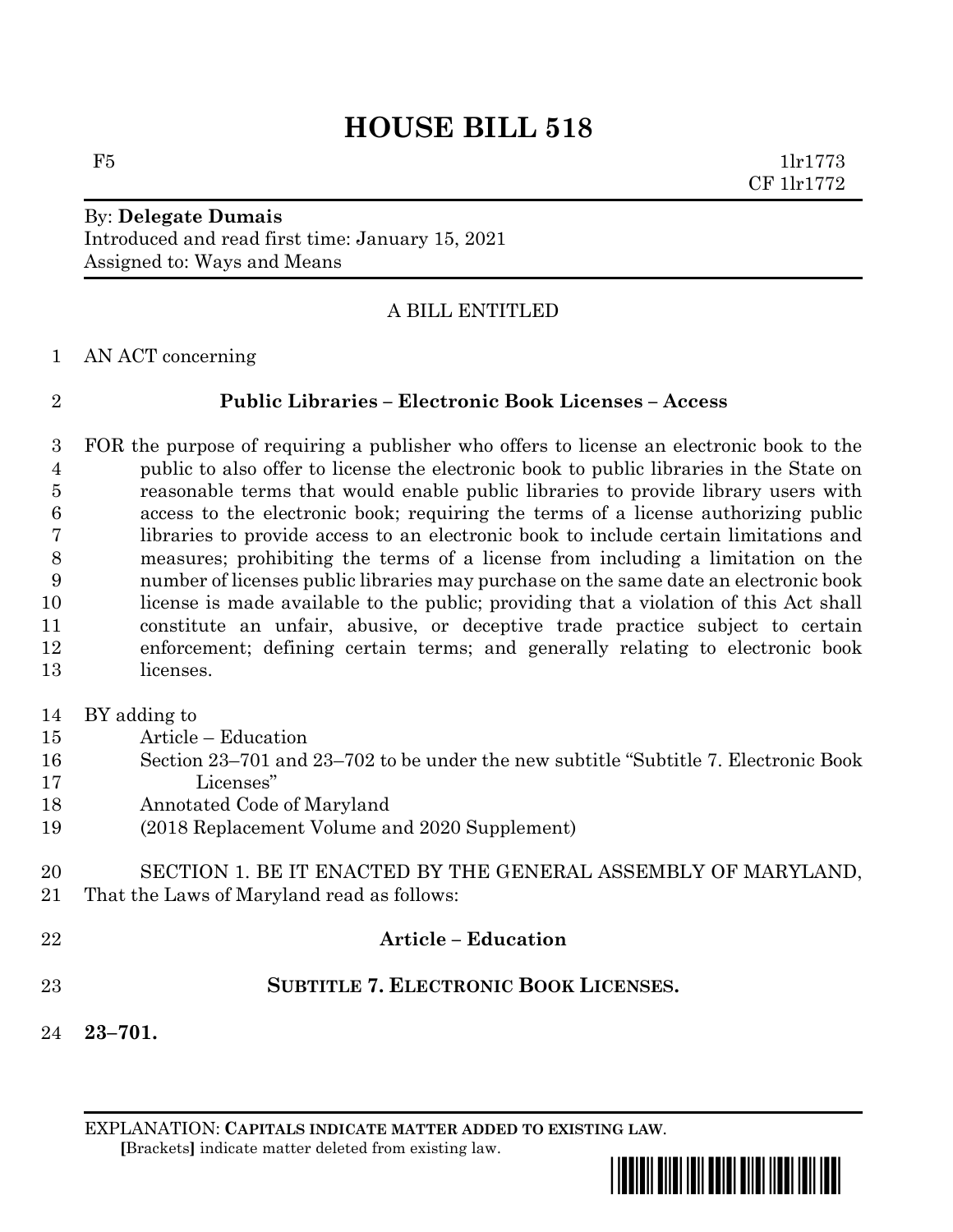**(A) IN THIS SUBTITLE THE FOLLOWING TERMS HAVE THE MEANINGS INDICATED.**

 **(B) "ELECTRONIC BOOK" MEANS A TEXT DOCUMENT THAT HAS BEEN CONVERTED INTO OR PUBLISHED IN A DIGITAL FORMAT THAT IS READ ON A COMPUTER, TABLET, SMART PHONE, OR OTHER ELECTRONIC DEVICE.**

 **(C) "PUBLISHER" MEANS A PERSON IN THE BUSINESS OF MANUFACTURING, PROMULGATING, AND SELLING BOOKS, JOURNALS, MAGAZINES, NEWSPAPERS, OR OTHER LITERARY PRODUCTIONS, INCLUDING THOSE IN DIGITAL FORM, THAT CONSIST OF TEXT, IMAGERY, OR BOTH.**

 **(D) "UNFAIR, ABUSIVE, OR DECEPTIVE TRADE PRACTICES" HAS THE MEANING STATED IN § 13–301 OF THE COMMERCIAL LAW ARTICLE.**

**23–702.**

 **(A) SUBJECT TO SUBSECTIONS (B) AND (C) OF THIS SECTION, A PUBLISHER WHO OFFERS TO LICENSE AN ELECTRONIC BOOK TO THE PUBLIC ALSO SHALL OFFER TO LICENSE THE ELECTRONIC BOOK TO PUBLIC LIBRARIES IN THE STATE ON REASONABLE TERMS THAT WOULD ENABLE PUBLIC LIBRARIES TO PROVIDE LIBRARY USERS WITH ACCESS TO THE ELECTRONIC BOOK.**

 **(B) THE TERMS OF A LICENSE UNDER SUBSECTION (A) OF THIS SECTION SHALL INCLUDE:**

 **(1) A LIMITATION ON THE NUMBER OF USERS A PUBLIC LIBRARY MAY SIMULTANEOUSLY ALLOW TO ACCESS AN ELECTRONIC BOOK;**

 **(2) A LIMITATION ON THE NUMBER OF DAYS A PUBLIC LIBRARY MAY ALLOW A USER TO ACCESS AN ELECTRONIC BOOK; AND**

 **(3) THE USE OF TECHNOLOGICAL PROTECTION MEASURES THAT WOULD PREVENT A USER FROM:**

 **(I) MAINTAINING ACCESS TO AN ELECTRONIC BOOK BEYOND THE ACCESS PERIOD SPECIFIED IN THE LICENSE; AND**

 **(II) ALLOWING OTHER USERS TO ACCESS AN ELECTRONIC BOOK.**

 **(C) THE TERMS OF A LICENSE UNDER SUBSECTION (A) OF THIS SECTION MAY NOT INCLUDE A LIMITATION ON THE NUMBER OF ELECTRONIC BOOK LICENSES**